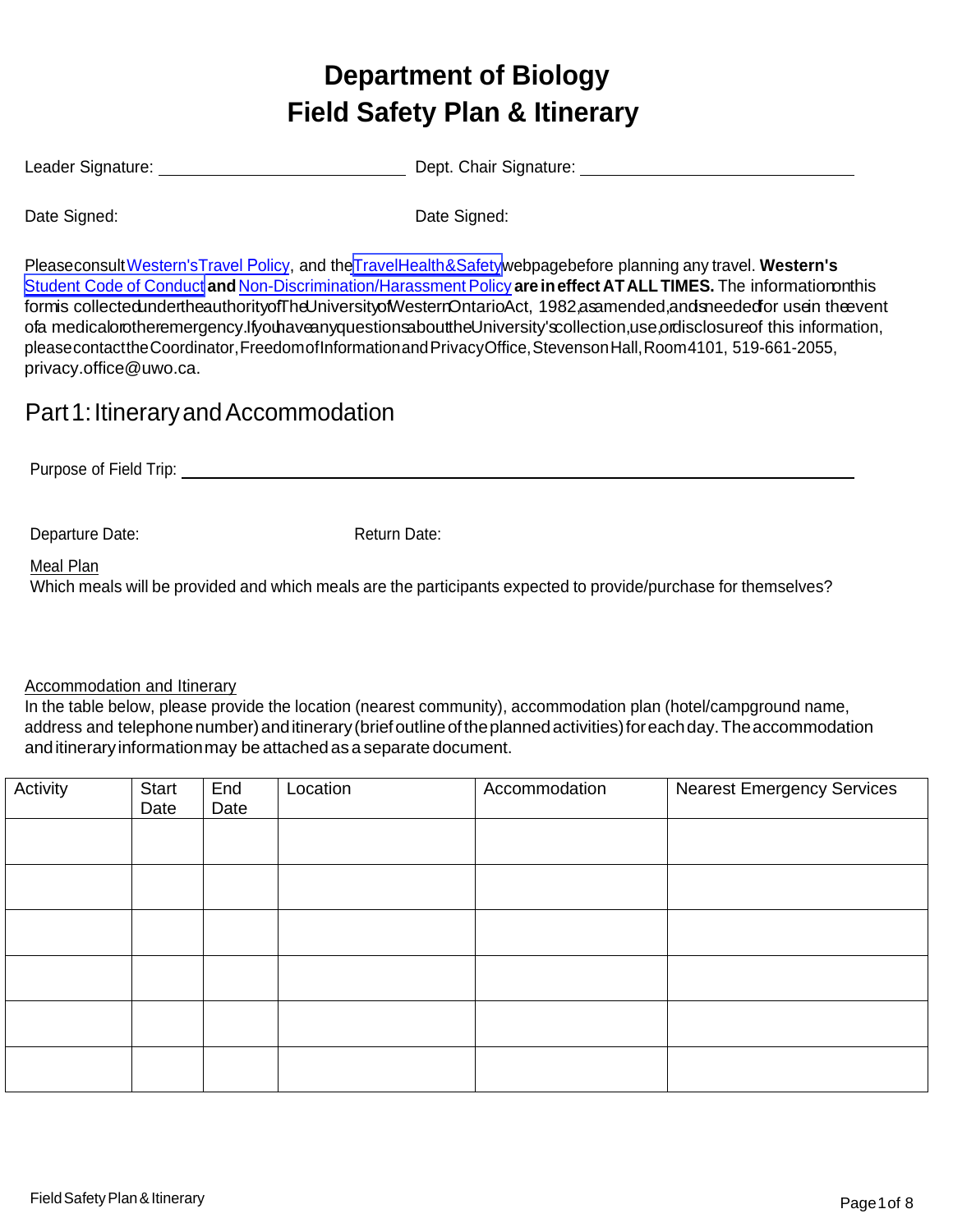### Part 2: Leader and Participant Information

### **University Contacts: Brenda Beretta 519-661-2111 x8255; Campus Police 519-661-3300** Leader 1

| Name | e-mail | supervisor | office phone | cell phone | Driver's Lic. # |
|------|--------|------------|--------------|------------|-----------------|
|      |        |            |              |            |                 |
|      |        |            |              |            |                 |

Medical conditions First Responders should be aware of (diabetes, epilepsy, etc.). If there is nothing to report please enter "None".

| First Aid Qualifications: $\bigcap$ None |  | ◯ Standard 1st Aid | ◯ Wilderness 1st Aid | Other: |
|------------------------------------------|--|--------------------|----------------------|--------|
|------------------------------------------|--|--------------------|----------------------|--------|

Emergency Contact:

| Name | . .<br>e-mail | supervisor | office phone | cell phone |
|------|---------------|------------|--------------|------------|
|      |               |            |              |            |
|      |               |            |              |            |

#### Leader 2

| Name | . .<br>e-mail | supervisor | office phone | cell phone | Driver's Lic. # |
|------|---------------|------------|--------------|------------|-----------------|
|      |               |            |              |            |                 |
|      |               |            |              |            |                 |

Medical conditions First Responders should be aware of (diabetes, epilepsy, etc.). If there is nothing to report please enter "None".

First Aid Qualifications:  $\bigcirc$  None  $\bigcirc$  Standard 1st Aid  $\bigcirc$  Wilderness 1st Aid Other:

Emergency Contact:

| Name | e-mail | supervisor | office phone | cell phone |
|------|--------|------------|--------------|------------|
|      |        |            |              |            |
|      |        |            |              |            |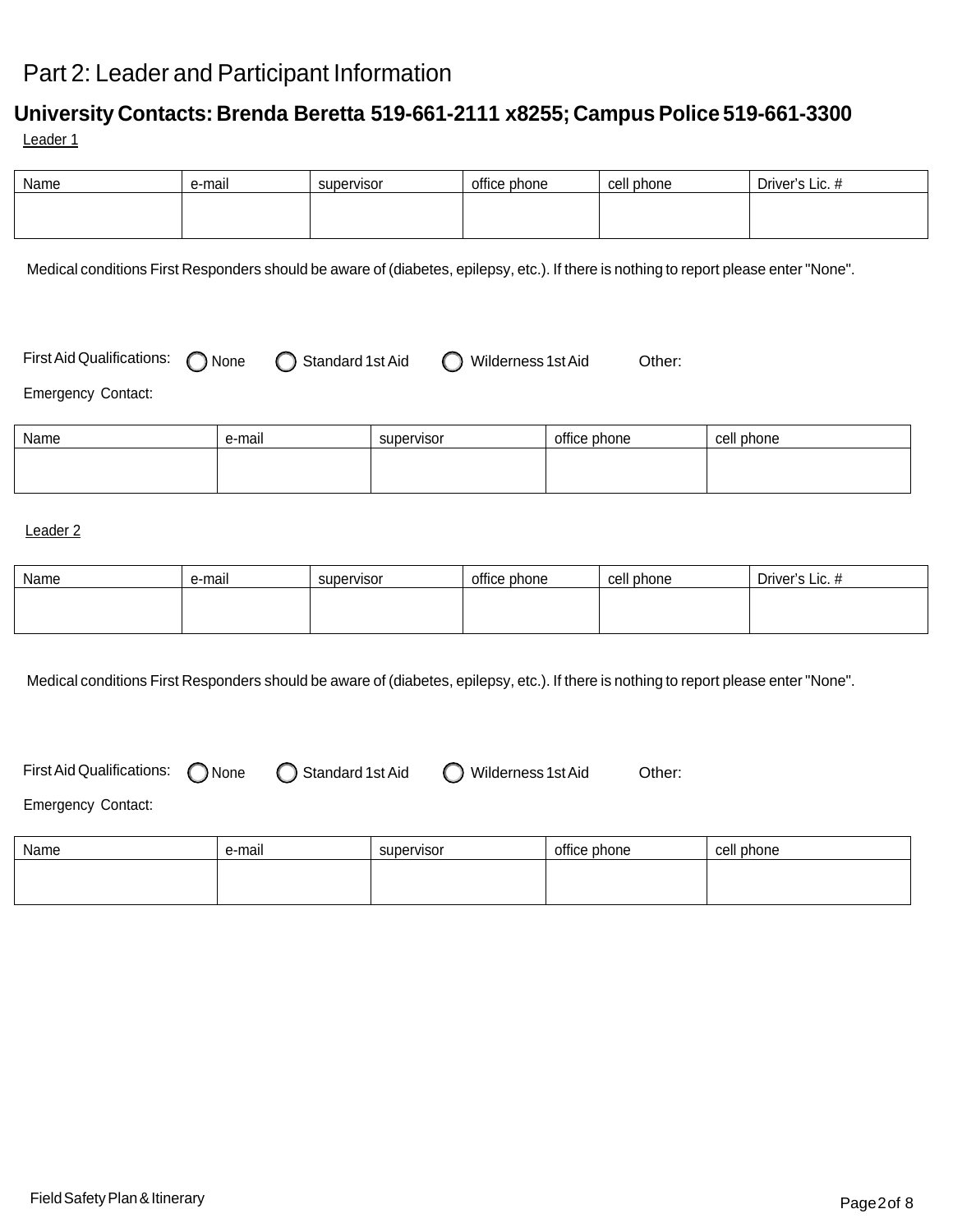#### Leader 3

| Name | . .<br>e-mail | supervisor | office phone | cell phone | Driver's Lic. # |
|------|---------------|------------|--------------|------------|-----------------|
|      |               |            |              |            |                 |
|      |               |            |              |            |                 |

Medical conditions First Responders should be aware of (diabetes, epilepsy, etc.). If there is nothing to report please enter "None".

First Aid Qualifications:  $\bigcirc$  None  $\bigcirc$  Standard 1st Aid  $\bigcirc$  Wilderness 1st Aid Other:

Emergency Contact:

| Name | e-mail | supervisor | office phone | cell phone |
|------|--------|------------|--------------|------------|
|      |        |            |              |            |
|      |        |            |              |            |

#### Leader 4

| Name | e-mail | supervisor | office phone | cell phone | Driver's Lic. # |
|------|--------|------------|--------------|------------|-----------------|
|      |        |            |              |            |                 |
|      |        |            |              |            |                 |

Medical conditions First Responders should be aware of (diabetes, epilepsy, etc.). If there is nothing to report please enter "None".

First Aid Qualifications: 
<br>
O None  $\bigcirc$  Standard 1st Aid  $\bigcirc$  Wilderness 1st Aid Other:

Emergency Contact:

| Name | e-mail | supervisor | office phone | cell phone |
|------|--------|------------|--------------|------------|
|      |        |            |              |            |
|      |        |            |              |            |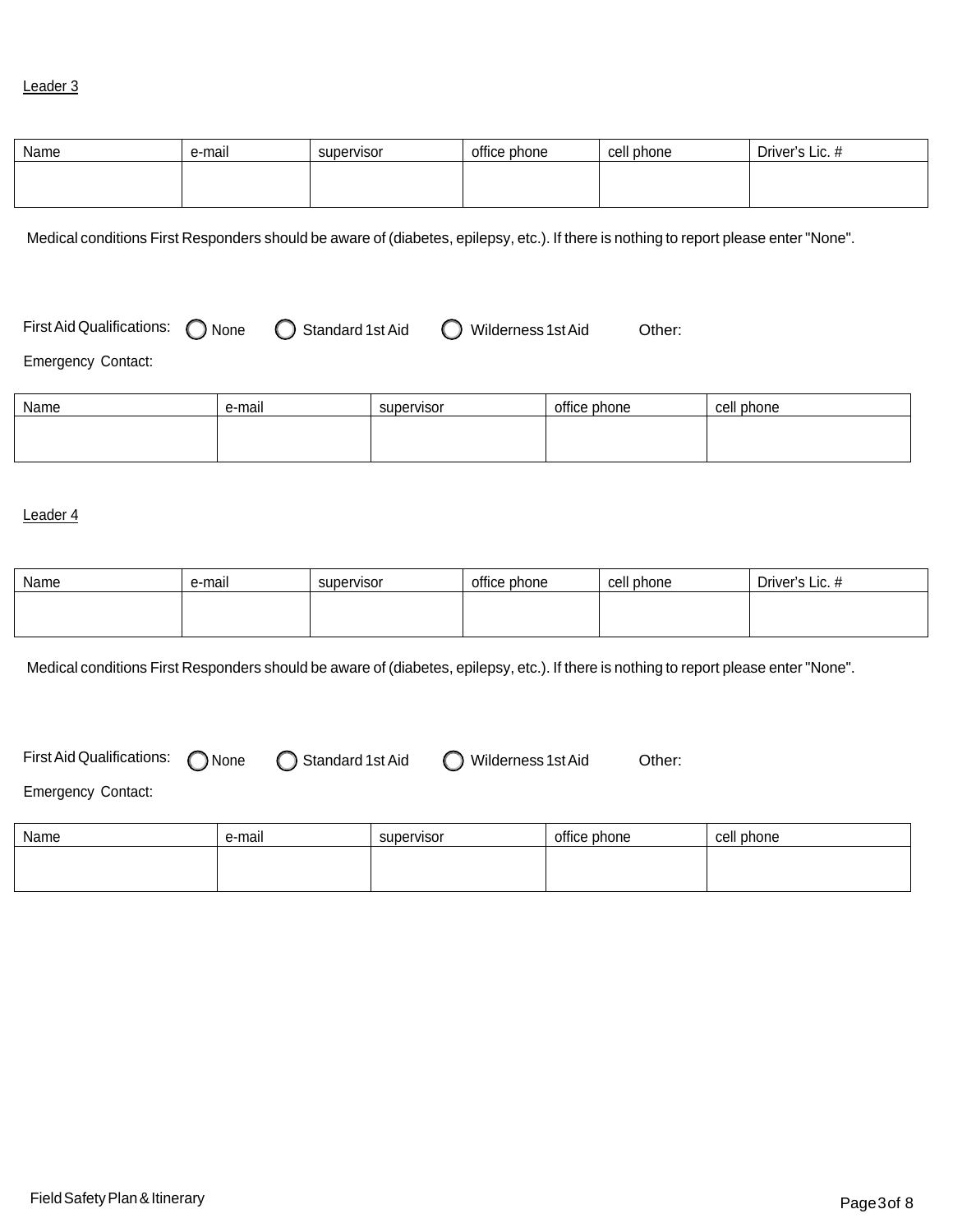#### Leader 5

| Name | . .<br>e-mail | supervisor | office phone | cell phone | Driver's Lic. # |
|------|---------------|------------|--------------|------------|-----------------|
|      |               |            |              |            |                 |
|      |               |            |              |            |                 |

Medical conditions First Responders should be aware of (diabetes, epilepsy, etc.). If there is nothing to report please enter "None".

First Aid Qualifications:  $\bigcirc$  None  $\bigcirc$  Standard 1st Aid  $\bigcirc$  Wilderness 1st Aid Other:

Emergency Contact:

| Name | e-mail | supervisor | office phone | cell phone |
|------|--------|------------|--------------|------------|
|      |        |            |              |            |
|      |        |            |              |            |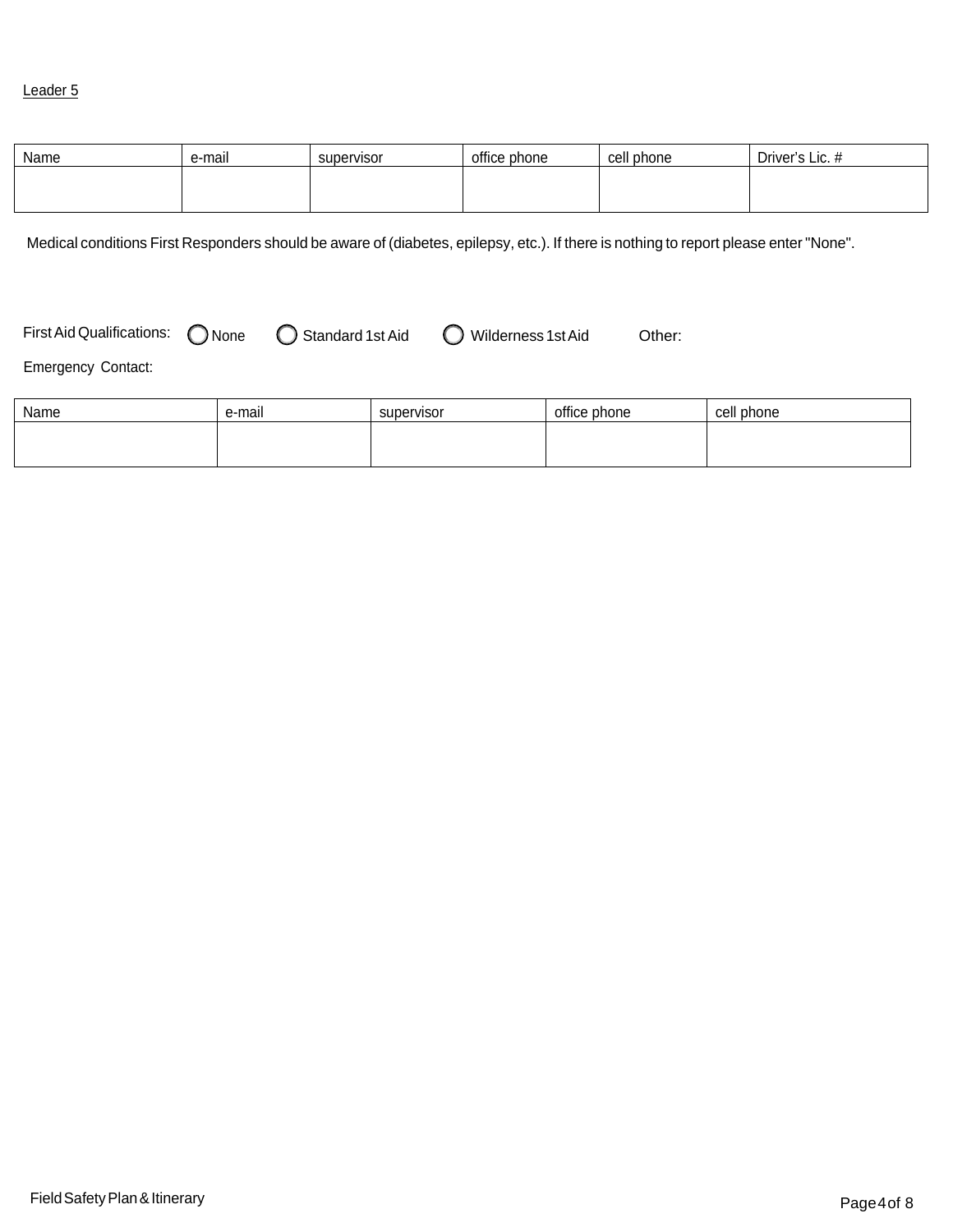## Participant List

| Name | Home Inst. | Emerg. Contact Form? | AAofR Form? | Signature |
|------|------------|----------------------|-------------|-----------|
|      |            | $\boxed{\checkmark}$ |             |           |
|      |            |                      |             |           |
|      |            |                      |             |           |
|      |            |                      |             |           |
|      |            |                      |             |           |
|      |            |                      |             |           |
|      |            |                      |             |           |
|      |            |                      |             |           |
|      |            |                      |             |           |
|      |            |                      |             |           |
|      |            |                      |             |           |
|      |            |                      |             |           |
|      |            |                      |             |           |
|      |            |                      |             |           |
|      |            |                      |             |           |
|      |            |                      |             |           |
|      |            |                      |             |           |
|      |            |                      |             |           |
|      |            |                      |             |           |
|      |            |                      |             |           |
|      |            |                      |             |           |

Bymysignatureabove I confirmthat I havereceivedtheFieldSafetyBriefing.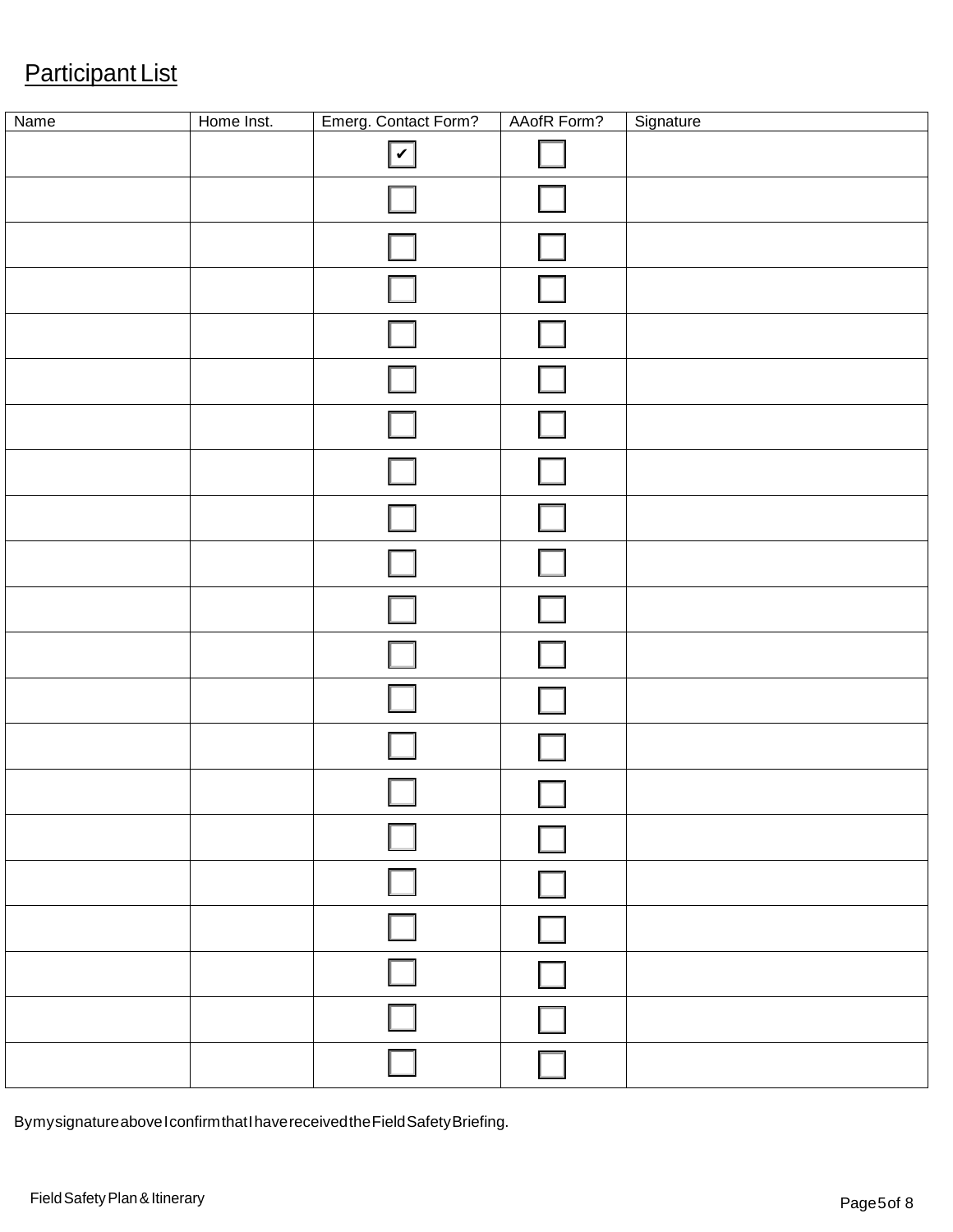### Part 3: Transportation & Equipment

#### **Transportation**

Please review Western's [Corporate](http://www.uwo.ca/hr/safety/insurance/rentals.html#University%20Corporate%20Insurance) Insurance policy before renting or borrowing vehicles. New employees must register with the Corporate Insurance Office before they are permitted to drive [University-owned](http://www.uwo.ca/hr/form_doc/pay_admin/form/driver.pdf) vehicles. Vehicles may only be rented by University employees (including graduate students and undergraduate research assistants) who are over the age of 21. Vehicles may be rented for a maximum duration of 30 consecutive days.

Remembertosubmita [VehicleRentalRegistrationForm](https://www.uwo.ca/hr/facultystaff/rental_reg.html)totheDepartmentofficeforeachrental.**Print the form BEFOREclicking "Submit".** Western students are only covered in Western registered or owned vehicles when they are driven by a Western employee.

Number of vehicles rented: Number of Western-owned vehicles used:

Other forms of transportation:

| <b>Start Date</b> | End Date | Departure Location | Destination | Service Provider |
|-------------------|----------|--------------------|-------------|------------------|
|                   |          |                    |             |                  |
|                   |          |                    |             |                  |
|                   |          |                    |             |                  |
|                   |          |                    |             |                  |
|                   |          |                    |             |                  |
|                   |          |                    |             |                  |
|                   |          |                    |             |                  |
|                   |          |                    |             |                  |
|                   |          |                    |             |                  |
|                   |          |                    |             |                  |
|                   |          |                    |             |                  |
|                   |          |                    |             |                  |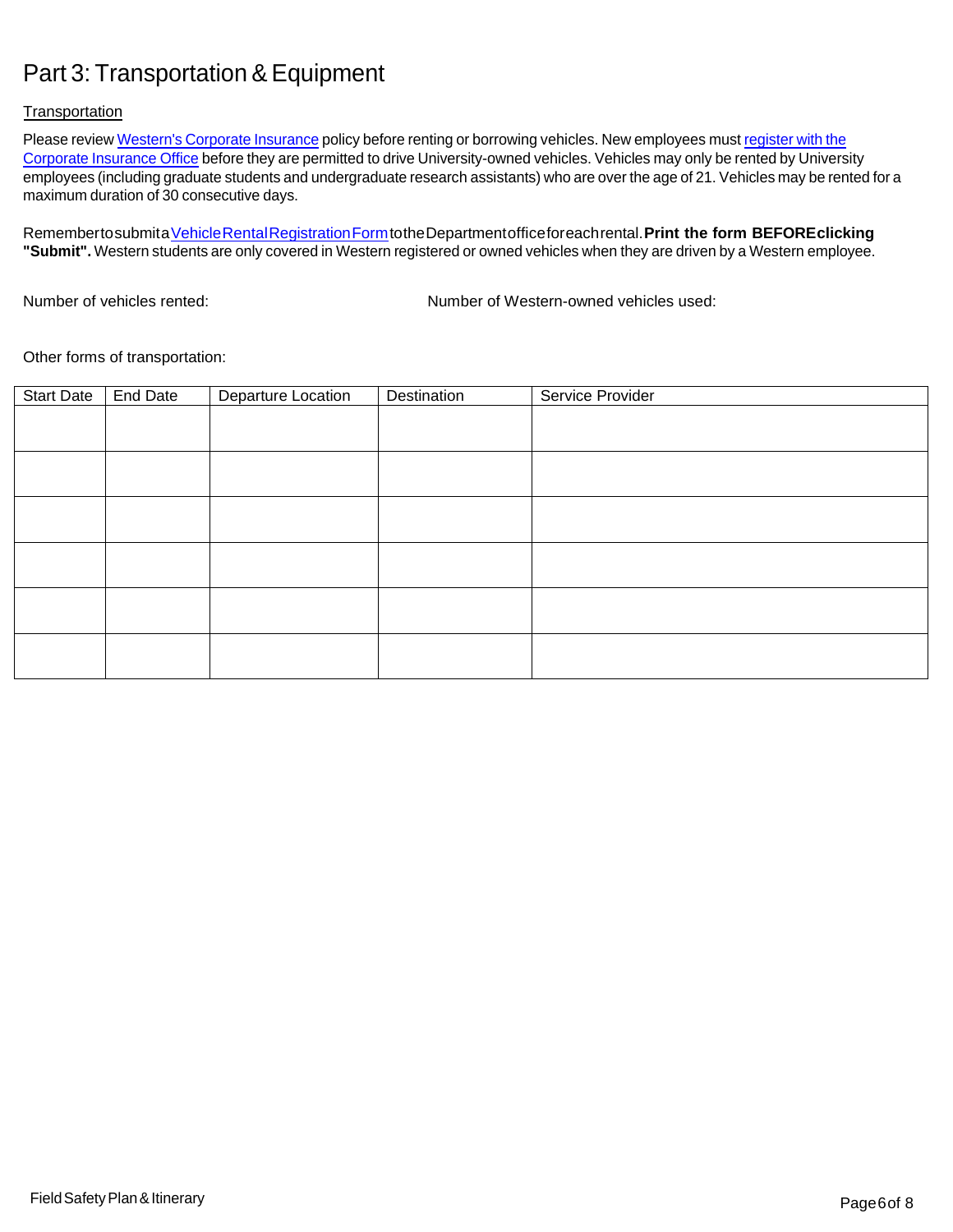### Part4:DetailedRiskAssessmentandRiskManagementPlan

Provide a completelistofpotentialhazardsthatmaybeencounteredinthefieldand, where appropriate,therisk-management measuresplannedfor mitigating thoserisks.Someexamplesareprovidedbutitisthetripleader'sresponsibilitytoanticipate, identify anddescribeallsuchhazardsandplanaccordingly.

It is the leader's responsibility to ensure that this safety information is addressed in the **mandatory safety briefing** prior to departure, and that all participants sign the participants list confirming that they have attended the briefing and understand the potential safety risks.

#### Alcohol, Drugs and Sleep:

**Noalcoholwillbeconsumedprior to (i.e. within 8 hours) orduringfieldwork.Similarly,noalcoholwillbeconsumedpriorto orwhiledriving vehicles.** Inordertoensureproperfocus, a goodnight'ssleepishighly recommended! **Intoxicationis a safety risk,** and will not be tolerated. If you are unable to conduct focused work activities the day after alcohol consumption, you run the risk of endangering yourselforthepeoplearoundyou. **Anyone deemed unabletofullyfunctionas a resultofintoxicationwillnotbe allowedtoparticipatein fieldactivities;thiswillbereflectedinthestudent'sgrade for those activities.** TheDepartmentChair willbenotifiedofanyinfractions,andmaychoosetoimposeadditionalacademicsanctions.

#### Driving & Vehicles

Drivingisoftenthehighestriskactivityassociatedwithfieldexcursions.Passengersanddriversmustwearseatbeltsatalltimeswhenthe vehicleisinmotion.Thevehicledrivermustbealertandwellrested;passengersmustalsoensuretheirdriverisalertandwellrested. Drivers maynotoperateanyhandhelddeviceswhiledriving,andmustnotbedistractedinanyotherway.Driversmustbetreatedwith consideration - their wishes take precedence when selecting music/radio stations etc.

#### FirstAid:

Ensure First Aid kit(s) are available in vehicles and/or on site. Ensure trip leaders and/or others are trained and certified first aiders. Ensure first-aiders are aware of the location and contact details for nearest emergency services (from Page 1 of this form).

#### Footwear:

Appropriate footwear should be worn in the field. Be sure to "break in" new footwear before the trip! Participants without adequate footwear maynotbeallowedtoparticipateinfieldactivitiesduetoriskofinjury.

#### Human Relationships:

Alwaystreatotherswithconsideration!**RememberyouareanAMBASSADORforWestern, and the codeofconduct and nondiscrimiation/harassment policy isineffectat alltimes.**

The following sections require answers.

#### Altitude:

Areanyofthefieldsitesatextremeelevation(>2400mor8000ft.)?Ifso,describetheeffectsofaltitudesicknessandanymeasuresthat should be taken to avoid or recover from it.

#### Activity Level:

Will this field trip require high levels of exertion? Please describe the expected level(s) of physical intensity. Describe the symptoms of over-exertionandtipstoaidinrecovery.

#### Air Quality:

Are there any potential hazards related to air quality?E.g. smoke, smog, volcanic gases, chemical, fumes, vehicle exhaust, etc.

#### Clothing & Weather:

What weather conditions are likely to be encountered (min/max temperatures; heavy rain/snow; high winds, etc.). How should participants dress to ensure comfort and safety?